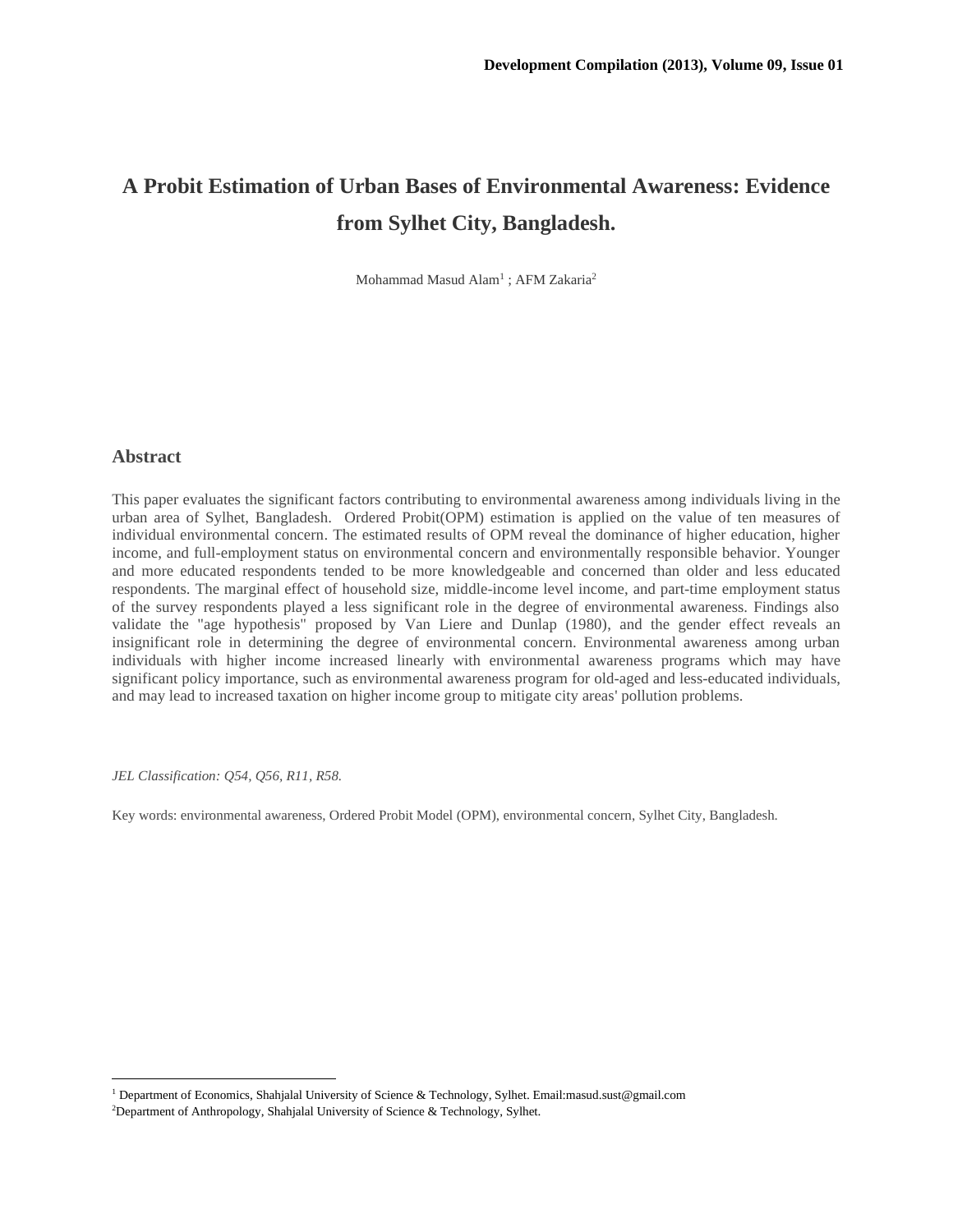# **Introduction**

In the era of globalization, environmental issues become the core in the scholarships of social sciences due to their inseparable relationships between economy, environment, and how citizens interact with the environment. An economic plan is frequently motivated by factors such as the green environment and sectoral economic policy variables (Markandya et al., 2002). Environmental concern among cities and city populations can shape the country's environmental future, including environmental governance lace with individual perception and socioeconomic determinants of environmentally responsible behavior. The economic dimension of urban development plans (Roberts, and Grimes, 1997) is also incomplete if any inattention of environmental protection and without resorting to legal frameworks and economic instruments of environmental or resource factors ((Sigeki, Reeitsu, Hideo, and Shigeki, 1997).

In recent years research interest has grown in the protection of the environment in the city areas of Bangladesh due to its major social, political, and economic importance for ensuring the longterm sustainability in improving environmental quality. Researchers and academics interested in protecting the environment have commonly documented that personal and social awareness and subsequent concern or true preferences are at the heart of environmental protection (Duroy, 2005; Shen and Saijob, 2007; Liere and Dunlap, 1980; Wall, 1995). This study is an attempt to investigate the influence of social and economic characteristics on different measures of environmental concern of individuals in Sylhet, Bangladesh. It attempts to clarify how environmental awareness can be utilized as a tool for environmental policymaking and management. Issues that policymakers want to know the determinants of social and urban bases of environmental concern so that regulatory attempts and social initiatives can provide the optimum outcome for environmental protection.

This paper sets the core objective of finding out the correlations between these determinants and the environmental concern of urban populations. Respondent's true preference is one of the most pertinent information to take essential decisions on taxation, provision of public good for urban people, and pricing of public utilities. Therefore research findings will be an important step for policymakers to clarify the relationship between environmental quality and well-being and perhaps give influential ways to control environmental degradation.

In terms of the organization of this paper, the next section outlines the theoretical motivation with a varied array of environmental issues, urbanization, and hypotheses examined in the previous studies. Section three presents a brief outline of data and variables. We introduce the model specification in section four and analysis of empirical results in section five. Finally, section six presents the policy implications of findings, their limitations, and concluding remarks with future research direction.

### **Theoretical Motivation**

The term environmental concern in this study mainly originated from the definition presented by Jones and Dunlap (2002): "…the degree to which people are aware of problems regarding the environment and support efforts to solve them and indicate a willingness to contribute personally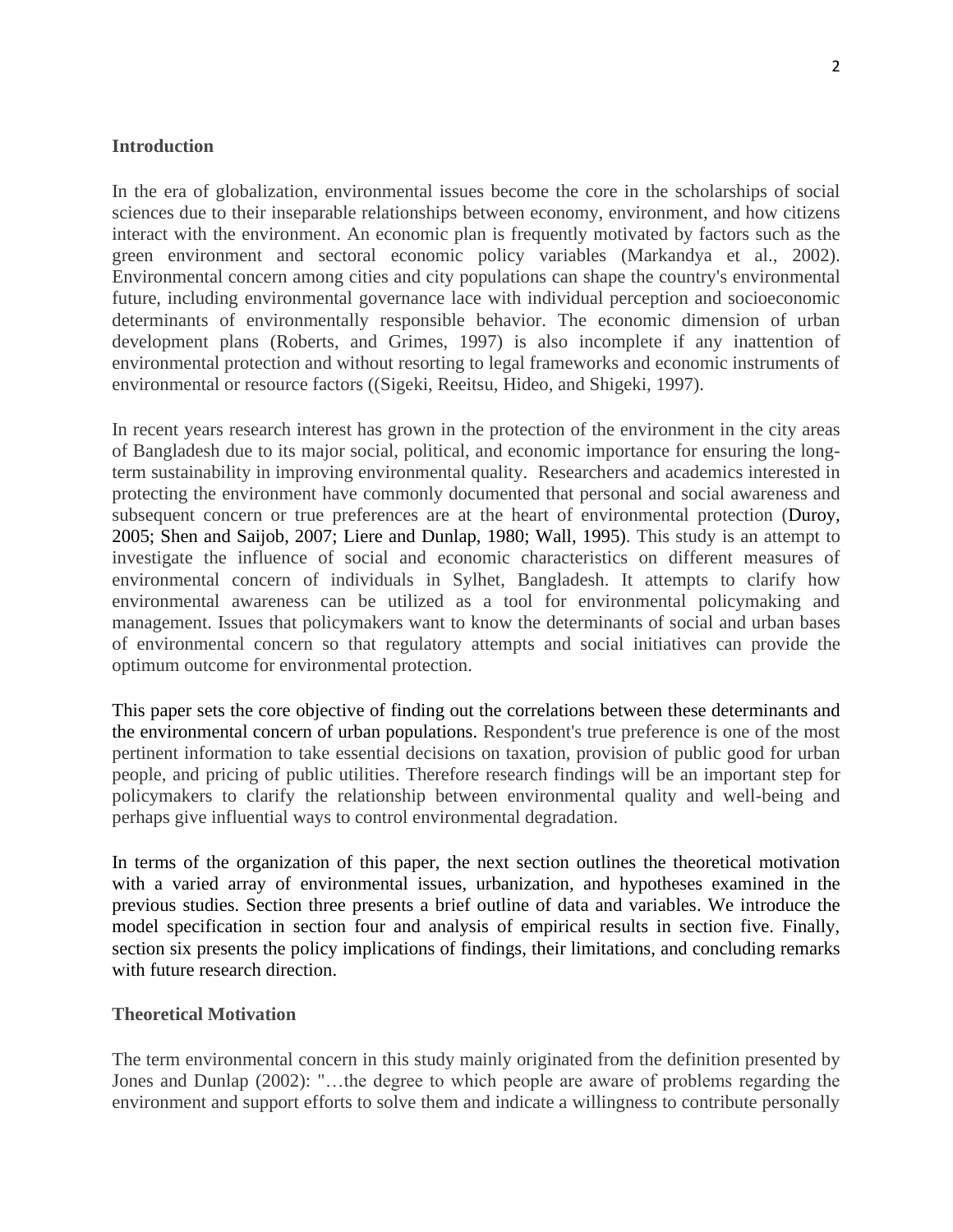to their solution". Environmental concern indicates the degree to which people are aware of the environment and support efforts to solve them and demonstrates the willingness to contribute personally to their solution. Stern and Dietz (1994) define environmental concern as egoistic, social-altruistic, and biospheric value orientations and beliefs about the consequences of environmental changes for valued objects. Urbanization refers to an expansion of economic amenities in the city areas with modern and technological facilities. Urbanization is a process of the growth of cities, increased industrialization, development, which leads to changes in specialization, labor division, and human behaviors.

Most of the research and theory on environmental concern includes attitudinal studies, experimental and quasi-experimental surveys, and applied research on environmental attitudes and behaviors (Buttel, 1987). Research on attitude theory (Bagozzi and Warshaw 1990, Harry 1971, Maslow 1970), human behavior (Howell and Laska, 1992, Stern, Dietz, and Kalof, 1993), and environment and behavior (Poortinga, Steg, and Vlek, 2004, Schahn and Hotzer, 1990) envisage environmental concern as an evaluation of an individual to the environment or attitude towards facts or own individual behavior to the environmental protection.

Two influential studies have shown how age, gender, social class, household size, and political ideology can explain various environmental attitudes and behaviors (Van Liere and Dunlap 1980, Fransson and Garling, 1999). The age hypothesis documents the inverse relationship between age and environmental concern and settles the proposition that younger people tend to be more concerned about environmental protection than elders. Considering gender impact on environmental concern, women appear to be slightly and consistently more concerned about the environment than males (e.g., Davidson and Freudenburg 1996). Education, occupational status, and income are positively related to environmental concerns, as demonstrated by the social class hypothesis (Andrews and Stephan, 1978; Inglehart, 1990; Schaha and Holzer 1990; Van Liere and Dunlap, 1980). Regarding the residence hypothesis, those living in metropolitan areas were significantly more concerned than those living in towns or the countryside (Fransson and Gorling 1999). Referring to U.S. data, the link between political ideology and environmental concerns shows that people who support Democrats and liberals are more concerned about environmental quality than those who support republican and conservative counterparts (Buttel and Flinn 1978, Van Liere and Dunlap 1980).

# **Data**

Three hundred twenty individuals from different locations in Sylhet city, Bangladesh, participated in the survey and completed the questionnaire in the fall of 2012. The questionnaire consists of 34 questions related to significant environmental issues. The target population is people with different backgrounds, including gender, age, education levels, location of residency, and social status. The information was collected according to the population density throughout five major areas of city areas. Table I shows the summary information of all the associated socioeconomic characteristics of the data. Following Shen and Saijo (2007), we have set one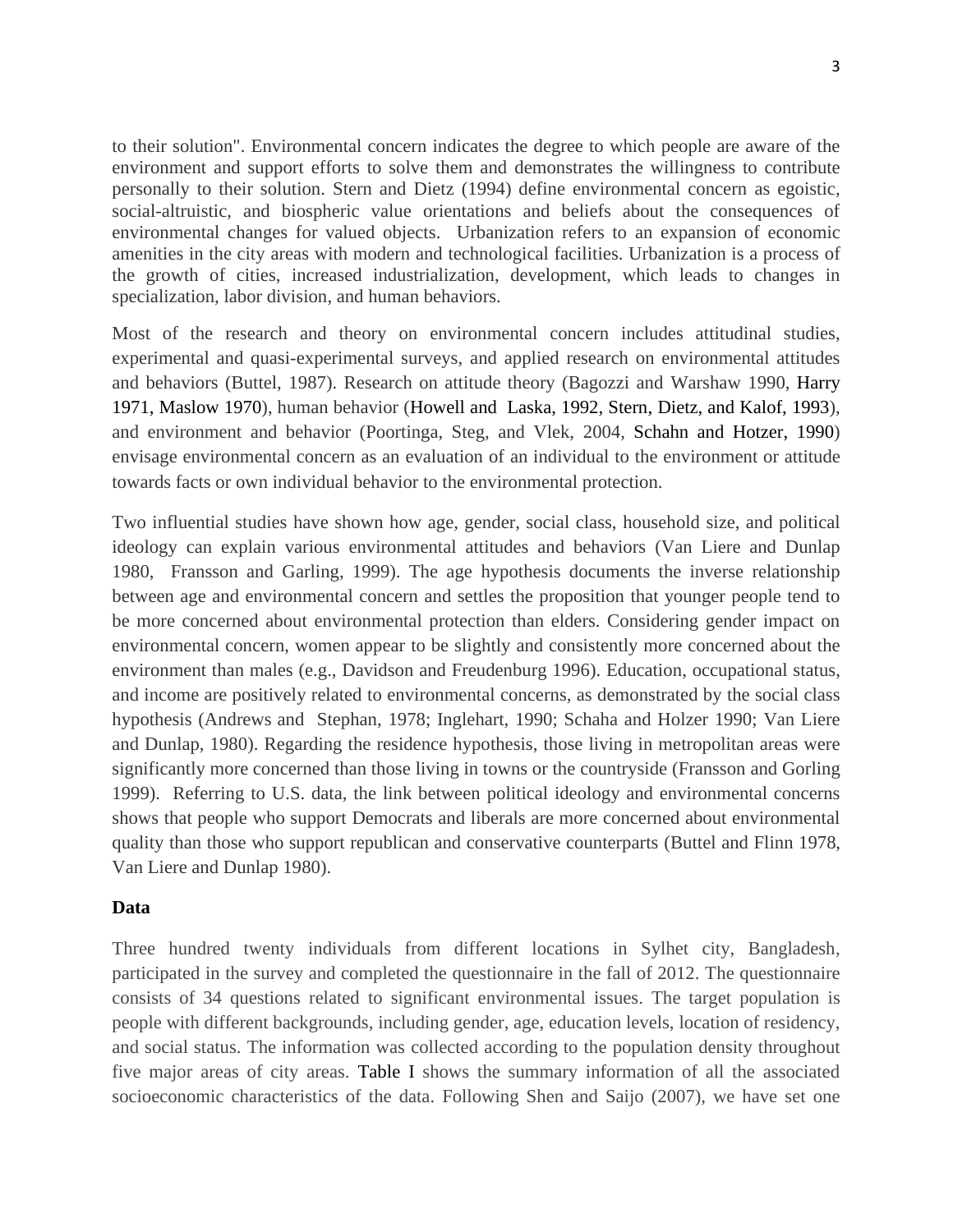index to estimate the specification for general environmental concern, used eight indices for specific environmental issues including land, energy, and environmental issues of Sylhet city area, and finally one index to examine the attitude towards pro-environmental behavior.

# Independent Variables

The independent variables included in this study were six demographic, socioeconomic, and regional factors. A set of dummy variables were developed.

1. Gender. Female was coded (1), and male, the reference group, was coded (0).

2. Social class. Six dummy variables were developed for social class: (a) Higher education was coded (1), if respondent completed undergraduate level and bellow undergraduate, the reference group, was coded (0). (b) Higher income class was coded (1) when monthly income level is more than BDT 100,000, otherwise (0) and the middle-income class was coded (1) if monthly income in between 60,000-99,999 BDT. (c) Full employment was coded (1) if the respondent is fully employed, otherwise (0), and part-time employed respondent coded (1), otherwise (0).

| Table I: summary statistics of independent variables. |
|-------------------------------------------------------|
|                                                       |

| Variable                                              | Mean  | S.D. |
|-------------------------------------------------------|-------|------|
| Female $(=1$ if female)                               | 0.62  | 0.48 |
| Age: actual age of respondent                         | 32.15 | 9.72 |
| High_ed $(=1$ if above undergraduate)                 | 0.47  | 0.49 |
| High inc( $=1$ if income above 100,000)               | 0.52  | 0.49 |
| Low_inc(=1 if income in between $20000-50000$ )       | 0.27  | 0.44 |
| House size: Actual household size                     | 5.57  | 1.74 |
| Ful_emp $(=1$ if respondent is full employed)         | 0.48  | 0.50 |
| $Pr1_{emp} (= 1$ if respondent is part time employed) | 0.38  | 0.48 |

We provide a correlation matrix (in appendix) that reveals whether any significant correlation among all the independent variables. It displays moderate negative correlations between age and part-time employment, high income and middle income, full employment, and part-time employment. Separate regression models excluding two collinear variables have been estimated to avoid this multicollinearity problem. All other variables exhibit low correlation, and therefore co-linearity is not a problem in the regression analysis.

Dependent Variable – The dependent variables in this study are a general environmental concern: concern about global warming, concern about city areas and cross-areas pollution, concern about air/water/soil problem, concern about energy problem, Sylhet city green land, an ecological problem, concern about a health problem, concern about recycling, concern about noise/odor and environmental consideration when buying electronics. All variables are measured by Likert type response formats, using a five-point response anchored: 'not concern,'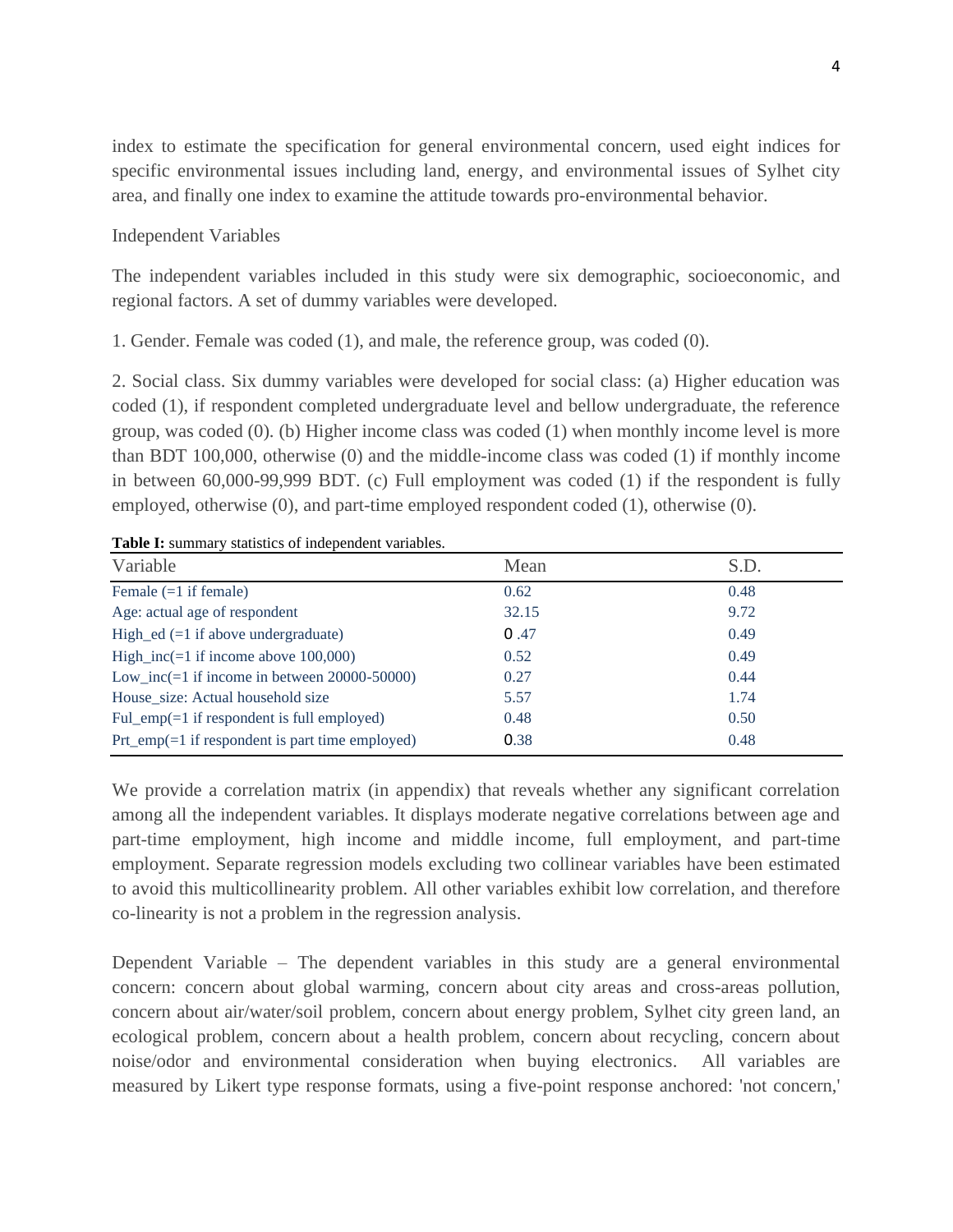'not quite concern' 'neither concern nor unconcern,' 'somewhat concern,' and 'concern.' These five responses correspond to censoring values 0, 1, 2, 3, and 4, respectively. The higher score indicated more favorable environmental attitudes & stronger norms. Variable VJ examines proenvironmental behavior where respondents were asked to rank environmental considerations when buying electronics. The scores of this statement were coded as: consider environmental impact as the first issue (4) second issue (3) third issue (2), and neither (1). Table II shows these variables that we have used in the questionnaire to demonstrate the different measures of individual environmental concern.

**Table II:** Summary statistics of environmental concern indices

| <b>Description</b>                                                       | <b>Mean</b> | (S.D.) |
|--------------------------------------------------------------------------|-------------|--------|
| VA: Concern about general environmental problem                          | 3.44        | 0.81   |
| VB: Concern about global warming problem                                 | 3.15        | 1.15   |
| VC: Concern about City areas pollution and cross-areas pollution problem | 3.14        | 1.50   |
| VD: Concern about air/water/soil pollution problem                       | 3.36        | 0.87   |
| VE: Concern about the energy problem                                     | 2.97        | 1.10   |
| VF: Concern about Sylhet City's green land and ecological problems       | 2.95        | 2.01   |
| VG: Concern about the effect of harmful substances on health             | 2.76        | 1.09   |
| VH: Concern about disposal, reduction, and recycling of waste            | 2.45        | 1.17   |
| VI: Concern about living environmental problems such as noise/odor       | 3.23        | 0.86   |
| VJ: Rank of environmental consideration when buying electronics          | 2.24        | 1.62   |

# **Model specification**

The study employed the ordered probit model (OPM) in which Likert-type response formats measured environmental concerns. Because of the discrete nature of the dependent variable in this study, ordinary least squares regression would be an inappropriate model. Through the ordered probit model, we identify which socioeconomic factor determines individual environmental concern and discern which factor plays the most important role by predicting each factor's marginal effect on the probability of being the most and least environmentally concerned individual (Shena and Saijo, 2007). We can describe the choices of concern as a discrete variable, Yi. A respondent's probability of falling into one of the five environmental concerns categories can be decomposed into a deterministic component and an additive stochastic component. According to our categorization, this variable can take one of the following five values

 $y_i = 0$ , if the degree of concern is chosen as 'Not concern'

 $y_i = 1$ , if the degree of concern is chosen as 'Not quite concern'

- $y_i = 2$ , if the degree of concern is chosen as 'Neither concern nor unconcern'
- $y_i = 3$ , if the degree of concern is chosen as 'Somewhat concern'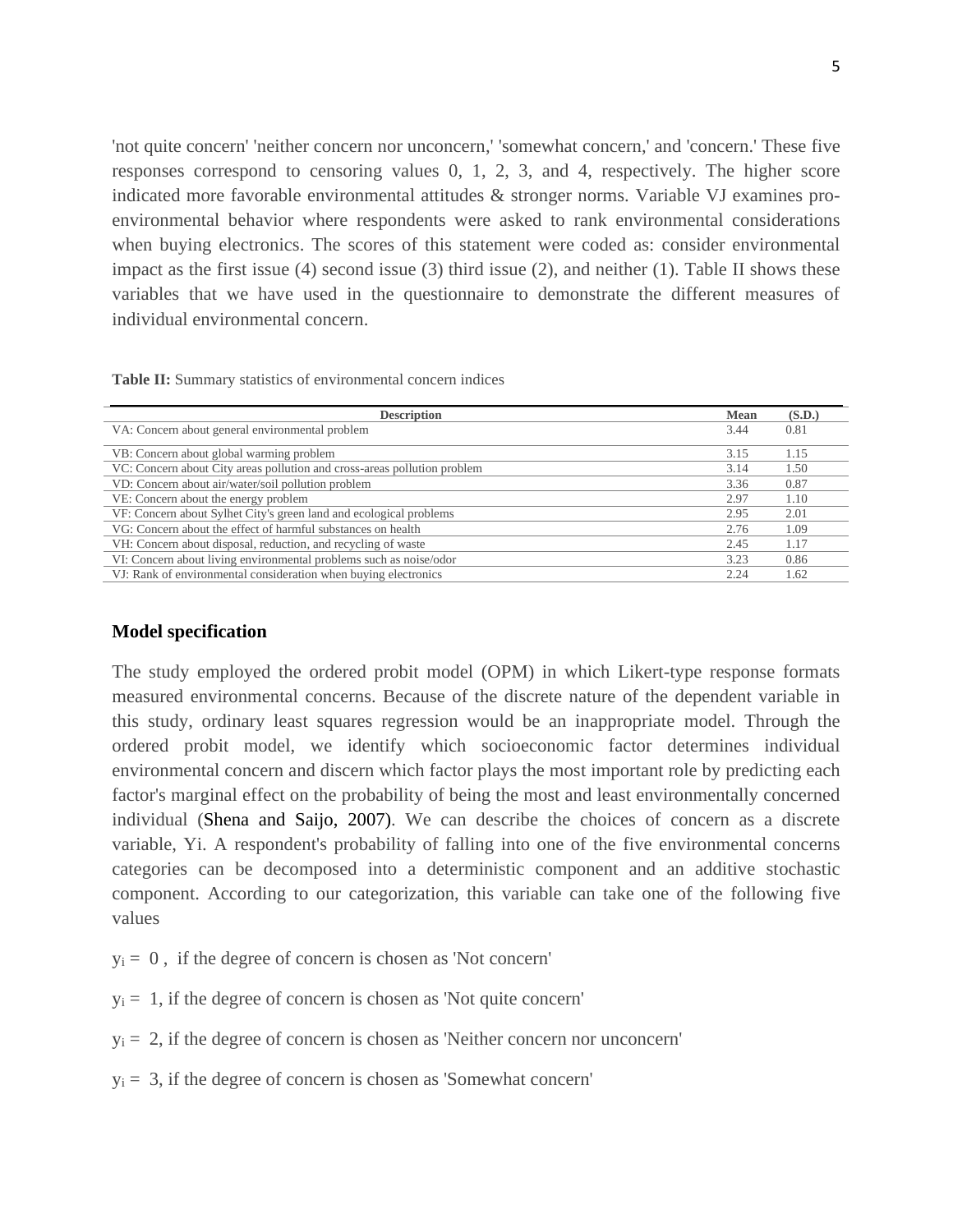$y_i = 4$ , if the degree of concern is chosen as 'Concern'

Then, we assume that individual environmental concern is based on a continuous and latent variable y\*i. This latent variable is assumed to be a linear function of all the socioeconomic variables, and the standard ordered probit model is widely used to analyze discrete data of this variety and is built around a latent regression of the following form:

$$
y_i^* = \beta' X_i + \varepsilon_i \text{ for } i = 1, 2, \dots, N \tag{i}
$$

Where  $y^*$  is the unobserved measure of environmental concern,  $X_i$  is a vector of independent variables, N is the number of respondents, and  $\varepsilon_i$  is the error term. The relationship between y\*i and the ordinal likelihood ranking (observed category) y is a function of the cut-off points or thresholds,  $k_1$ s, which are unknown but can be estimated along with  $\beta s$ .

Let  $k_1 \lt k_2 \lt k_3 \lt k_4$  be unknown cut points or threshold parameters and with zero as a normalization assumption, the censored variable can be define as:

$$
y_i = 0, \text{ if } y_i^* \le k_1 \tag{ii}
$$

$$
y_i = 1, \text{ if } k_1 \prec y_i^* \le k_2 \tag{iii}
$$

$$
y_i = 2, \text{if } k_2 \prec y_i^* \le k_3 \tag{iv}
$$

$$
y_i = 3, \text{ if } k_3 \prec y_i^* \le k_4 \tag{v}
$$

$$
y_i = 4, \text{ if } y_i^* \succ k_4 \tag{vi}
$$

Note that the four cut points are estimated along with the coefficients of the independent variables of vector Xi .Consequently, the probabilities of y<sub>i</sub> being classified as 'not concern', 'not quite concern' 'neither concern nor unconcern', 'somewhat concern', and 'concern' are given by

$$
Pr(y_i = 0) = Pr(\beta' X_i + \varepsilon_i \le k_1)
$$
 (vii)

$$
Pr(y_i = 1) = Pr(k_1 \prec \beta' X_i + \varepsilon_i \le k_2)
$$
 (viii)

$$
Pr(y_i = 2) = Pr(k_2 \prec \beta' X_i + \varepsilon_i \le k_3)
$$
 (ix)

$$
Pr(y_i = 3) = Pr(k_3 \prec \beta' X_i + \varepsilon_i \le k_4)
$$
 (x)

$$
Pr(y_i = 4) = Pr(\beta' X_i + \varepsilon_i > k_4)
$$
 (xi)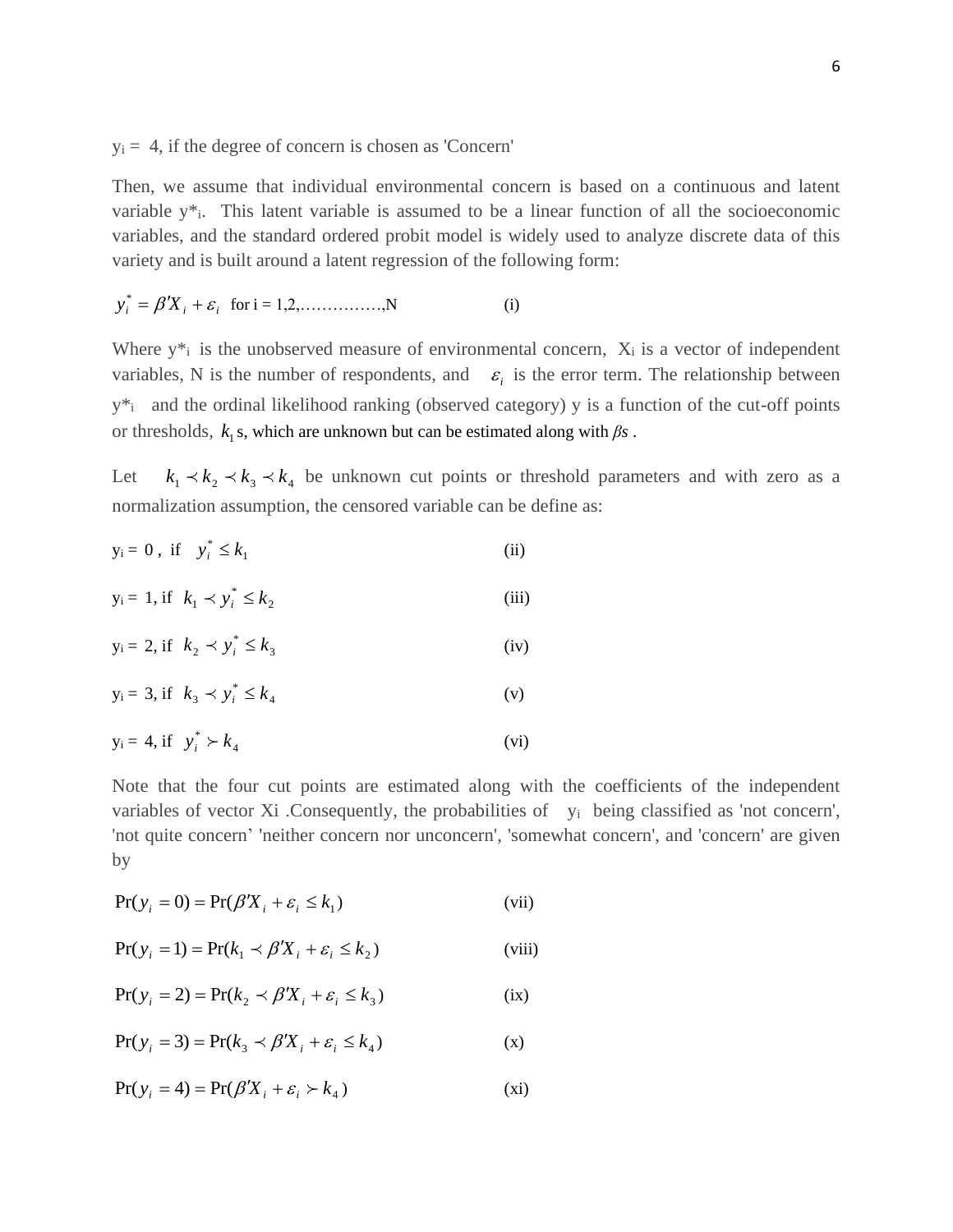With a normal distribution of the error term  $\varepsilon$  in equation (vii) - (xi), the cut points  $\kappa$  and coefficients β can be estimated as an ordered probit model (OPM). The estimation of OPM is based on the maximization of the likelihood function, which is expressed as:

$$
\log L = \sum_{1}^{j} \log \Pr(y = j/x)
$$

In terms of available data for this study, latent regression can be formulated as:

$$
y_i = \beta_0 + \beta_1 male + \beta_2 age + \beta_3 high\_ed + \beta_4 income(high, low) +
$$
  

$$
\beta_5 occupation(Full\_emp, Prt\_emp) + \beta_6 house\_size + \varepsilon_{io}.................(xii)
$$

Results for each model will be presented in the next section, along with an explanation. From the slope parameter and threshold estimates, it is relatively straightforward to calculate individuals' five choices of environmental concern with their marginal effects. Given the cumulative normal function,  $\varphi$  ( $\beta'$ x), and the probabilities, we can estimate the associated marginal impact and examine in what direction those effects are exerted.

# **Analysis of Results**

Empirical results of this OPM technique are presented in terms of a specific environmental choice of concern, in which choice of concerns are classified into five categories. Two separate regression models have been estimated: one model includes basic eight variables, and another model excludes two collinear variables such as mid-level income and part-time employment status. The OPM estimates of both models' eight and six slope coefficients are reported in Table III – XII in the appendix. The unknown threshold parameters are not reported because of space limitations. Cut points or threshold parameters are estimated by the data and help to match the probabilities associated with each discrete outcome. Note that the estimated coefficient has no direct interpretation but can calculate probabilities of getting a different choice of concerns and their corresponding marginal probabilities. The estimated value of marginal effects on probabilities is also reported in the appendix.

Equation (xii) was initially estimated for general environmental concern, including all explanatory variables. Table III supports the positive impact of higher education and higher income on general environmental concerns. However, we find gender, age, mid-level income, and full employment level are insignificant in the choice of various degrees of environmental concern. Estimated  $\mathbb{R}^2$  tells that model is correctly predicts 55 % of the choice even though only 4 of 8 variables have significant coefficients. Model, excluding co-linear variables, also validate the social class hypothesis as we find significant positive impact (1.39) of higher education on individual general environmental concern. The marginal effects of each explanatory variable on each concern level are also reported in Table III. A positive value indicates that an increase in the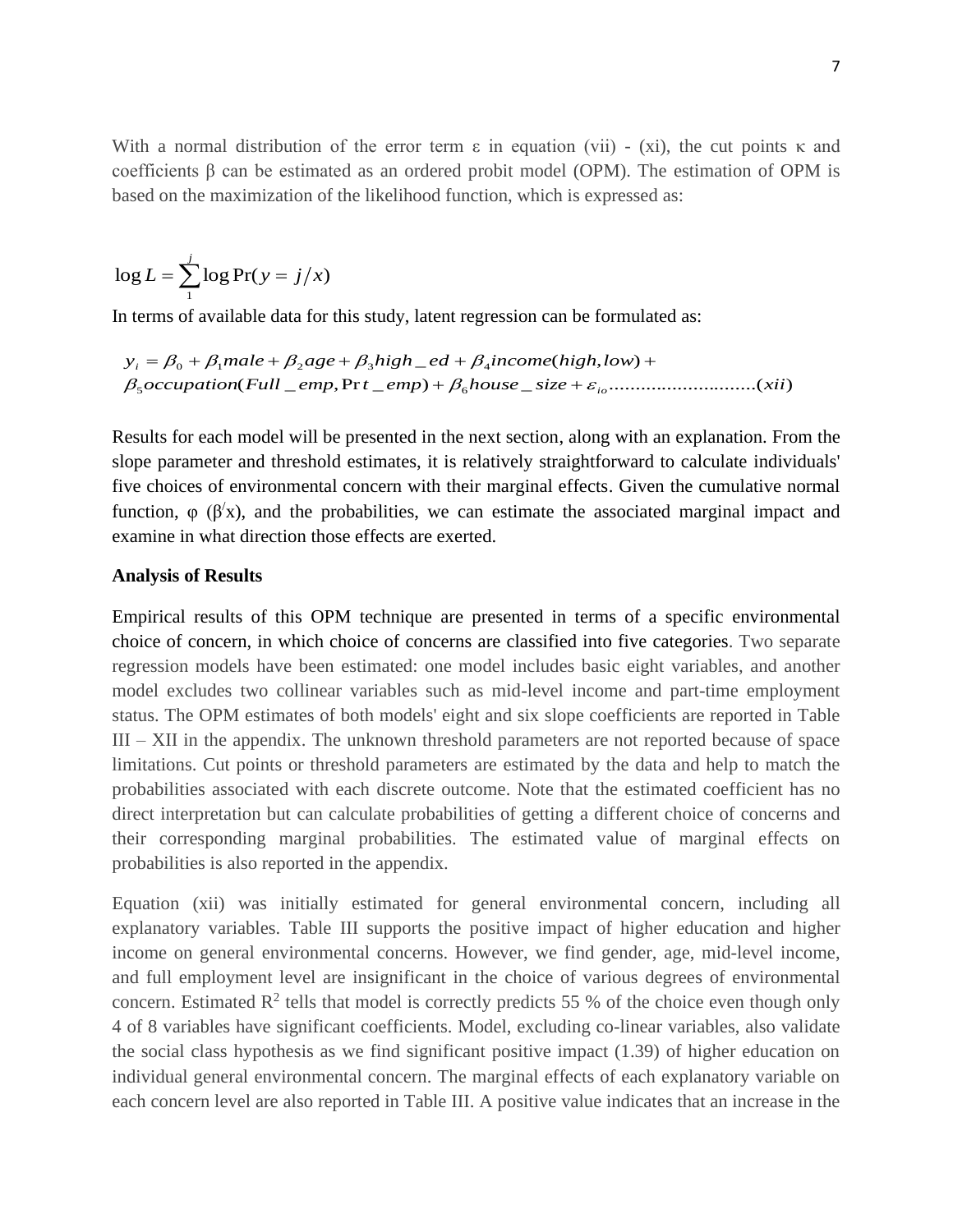magnitude of the explanatory variable increases the probability that environmental concerns will be of a specific choice. In this regard, the positive impact of higher education is strong only with the category of  $y = 4$  and not for other options. Regarding general environmental concern, marginal effects on the probability of  $y = 4$  indicate that an incremental change in higher education class or an additional year of schooling increases the probability of environmental concern by 48.8% but decreases the probability of choosing "somewhat concern" by 31.8 %. Household size shows a significant negative impact on general environmental concern for both models.

Regression results for the concern about specific environmental issues are presented in Table IV-XI. The findings show that higher education and higher income appear to be consistent with previous literature and serve as a general and significant indicator of specific environmental concern: such as global warming, city areas, and cross-areas pollution, air/water/soil pollution, energy problem, green land, an ecological problem, substances on health, reduction and recycling of waste and living environmental problem such as noise/odor. Females appear to be relatively more concerned about the city areas, and cross-areas pollution than males and are relatively less concerned about environmental considerations when buying electronics items.

Findings support age hypotheses for eight indices, although several results are found to be inconsistent. There is no effect of gender on general environmental concern, global warming, energy problem, air/water/soil pollution, health hazards, and recycling of waste. Age is found significant and shows the negative impact of choosing "concern" in global warming, city areas, and cross-areas pollution, air/water/soil pollution, harmful substances on health, recycling waste, and living environmental problems. At the same time, it is positively related to city green land and ecological problems. Therefore findings support that the younger citizens in Sylhet city are more concerned about various environmental problems than older. Considering employment status, the model with all variables show a positive impact of part-time employment status on the individual general environmental concern while full-time employment status shows mixed scenario and it is found insignificant for six indices. In contrast to the concern about city areas, pollution and air/water/soil pollution, individual with full-time employment status expresses their positive concern about Sylhet city green land and ecological problem. For all models, the average predictive power measured by  $R^2$  is 0.53, which is statistically acceptable. The estimated threshold variables are very significant, indicating that the ordered probit model with five different concerns is highly appropriate.

An examination of Table IV- XII indicates that higher education is the dominant explanatory variable with the z statistics ranges from 10.39 to 3.02 (probability value of 0.00), indicating that higher education leads to a greater probability of more concern in environmental protection, i.e., a greater value in y. Another important explanatory variable is the dummy variable income. When income  $= 0$ , the respondent is in the lower or mid-level income group; when it equals 1, the respondent is in the higher-income group. For six indices, given the larger z statistic (ranges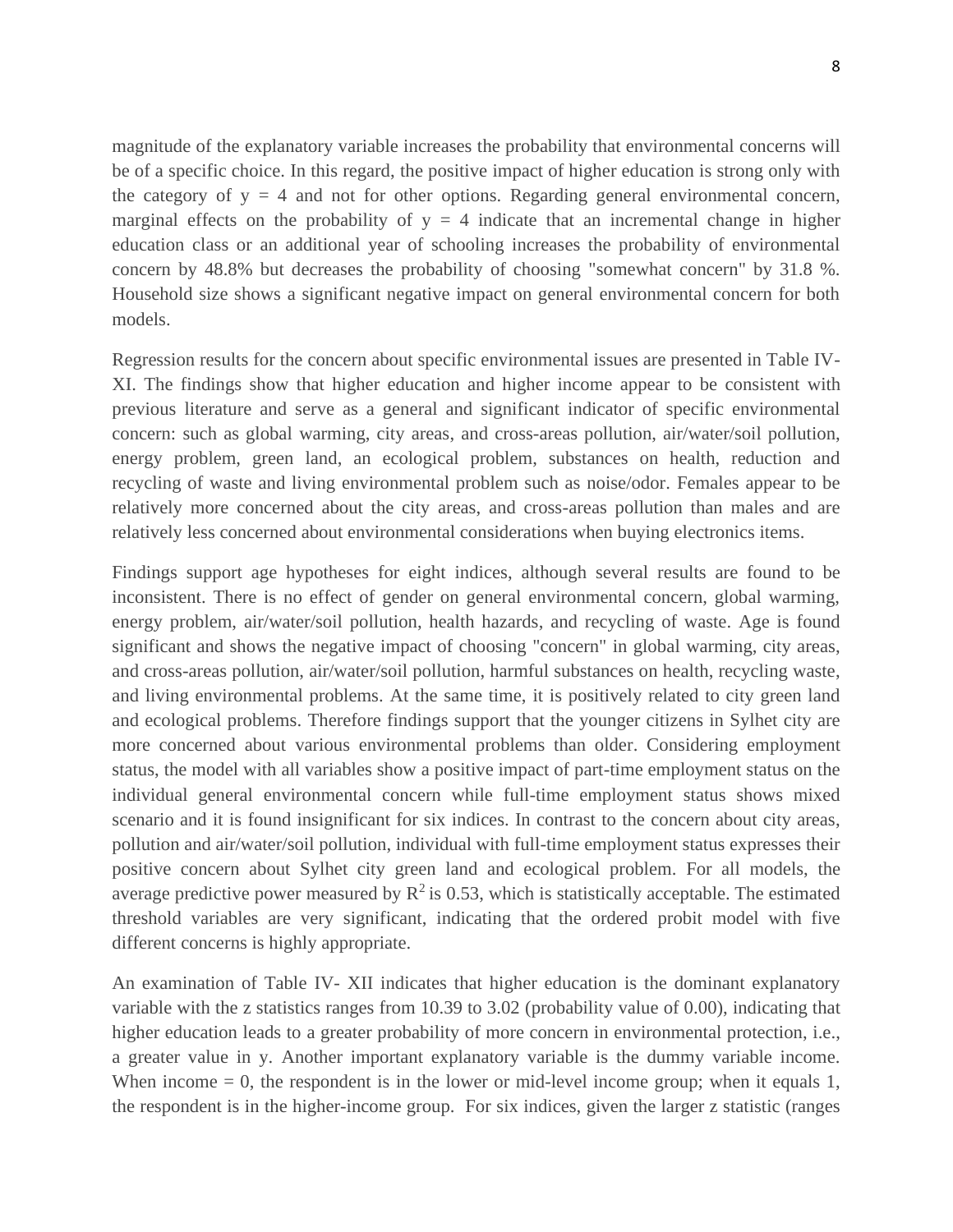from 2.38 to 3.84) and small probability value (0.0), it implies that the probability for an individual with higher income, all other factors held constant, to be "concern" about the specific environmental index is greater. The estimated coefficient on gender (dummy variable with the value of 0 for male students and 1 for female respondents) is insignificant for eight indices except for concern about pro-environmental behavior with a z statistic of 2.24. Furthermore, an individual with part-time employment and mid-level income has no significant impact on specific environmental concerns.

The estimated result of attitude towards pro-environmental behavior is presented in Table XII. Concerning individuals' environmental considerations when buying electronics, we find that women are less concerned than their male counterparts. The marginal effects of higher education and full employment status on choice probability are higher(  $0.338$  and  $0.054$  when y = 4 and when  $y = 3$  marginal effects on probabilities are 0.026 and 0.005 consecutively ). Age is found significant factor when buying electronics and estimated marginal effects of age on probabilities of choosing "regard its environmental impact as the first issue to consider" and "regard its environmental impact as the second issue to consider" are 0.004 and 0.0005, respectively.

#### **Conclusion and Policy Implication**

Environmental problems related to urbanizations are mostly local issues, and solutions must be made locally. However, national and multinational environmental research and policy actions should be conducted to spur individual environmental concerns that may be a core to protecting the urban environment. The survey findings reported in this paper represent an initial attempt to understand determinants as policymaking variables involved in environmental concerns. The study suggests a local understanding of individual's values, motives, and pro-environmental behavior that motivate urban environmental concern is needed before we formulate environmental policies or interventions designed to increase pro-environmental behavior. OPM results about the relationship between environmental concerns and socioeconomic determinants, specifically education, income, and individual age, can influence urban policymakers to formulate feasible actions. Exploring the connectivity between income and environmental concerns has brought us closer to understanding the connectivity of City Corporation's taxation policy and financing plan on environmental protection in general. Of the findings this research generated, the most salient is the finding that young with higher education level has an undeniably strong positive correlation with the environmental concern. This work serves as a starting point, and we suggest further study to explore the topic of behavioral aspect environmental concern and willingness to pay to protect city areas environment.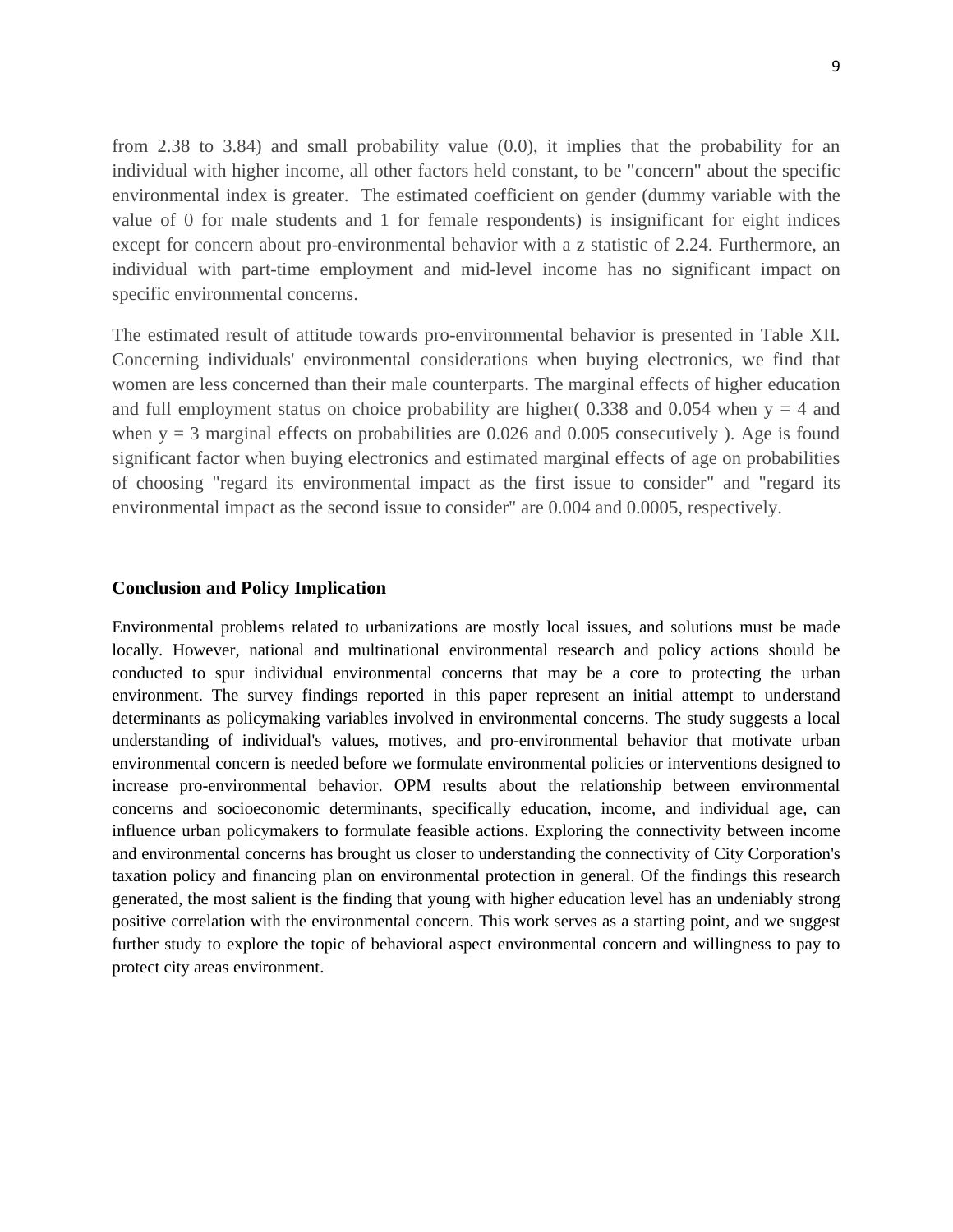### **References**

Andrews, F. M., & Stephan, W. (1978). *Social Indicators of Well Being: American's Perception of Life Quality*, New York, Plenum.

Bagozzi, R. P., & Warshaw, P. R ( 1990). Trying to Consume, *Journal of Consumer Research*, Vol. 17, No. 2 (Sep., 1990), pp. 127-140.

Buttel, F. H. (1987). New directions in environmental sociology. Annual review of sociology, 13(1), 465- 488.

Buttel, F. M., & Flinn, W. L. (1978). The Politics of Environmental Concern The Impacts of Party Identification and Political Ideology on Environmental Attitudes. *Environment and Behavior*, 10(1), 17- 36.

Davidson, D. J., & Freudenburg, W. R. (1996). Gender and environmental risk concerns: A review and analysis of available research. *Environment and Behavior*, 28(3): 302-339.

Duroy , M. (2005). The Determinants of Environmental Awareness and Behavior. *Rensselaer Working Papers in Economics,* No. 0501.

Fransson, N., & Garling, T. (1999). Environmental concern: Conceptual definitions, measurement methods, and research findings. *Journal of Environmental Psychology,* 19(4), 369–382.

Sigeki, N., Reeitsu, K., Hideo, O., & Shigeki, F. (1997). *Environmental Awareness in Developing Countries: Case of China and Thailand*, Institute of Developing Economies. Tokyo.

Howell, S. E., & S. B. Laska. (1992). The changing face of the environmental coalition: A research note. *Environment and Behavior,* 24(2): 134-144.

Harry, J. (1971). Work and leisure: situational attitudes. *Pacific Sociological Review*, 14:302-09.

Inglehart, Ronald. (1990). *Culture Shift: in Advanced Industrial Society,* Princeton, New Jersey, Princeton University Press.

Jones, R. E., & Dunlap, R. E. (1992). The social bases of environmental concern: Have they changed over time. *Rural Sociology,* 57, 28-47.

Markandya, A., Harou, P., Bellu, L. G., & Cistulli, V. (2002). Environmental economics for sustainable growth: A handbook for practitioners. Edward Elgar Publishing Ltd.

Maslow, A. H. (1970). *Motivation and Personality*, 2nd ed. New York: Viking Pres.

Poortinga, W., L. Steg, & C. Vlek. (2004). Values, environmental concern, and environmental behavior. *Environment and Behavior,* 36(1): 70-93.

Roberts, J. T., & Grimes, P. E. (1997). Carbon intensity and economic development 1962–1991: a brief exploration of the environmental Kuznets curve. *World Development,* 25(2), 191-198.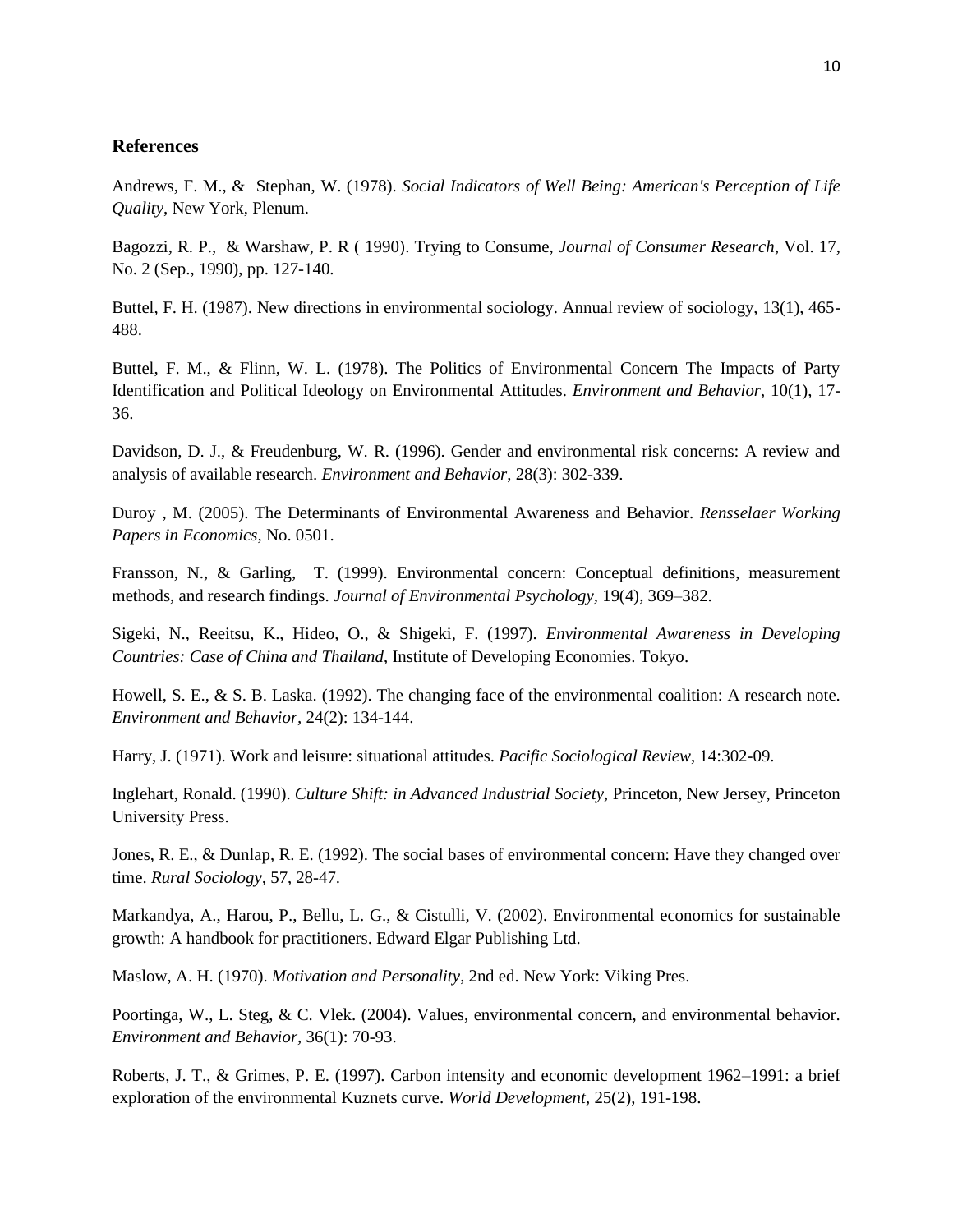Schahn, J., & Holzer, E. (1990). Studies of Individual Environmental Concern The Role of Knowledge, Gender, and Background Variables. *Environment and Behavior,* 22(6), 767-786.

Shen, J., & Saijo, T. (2007). *The socioeconomic determinants of individual environmental concern: evidence from Shanghai data* (No. 07E003). Osaka School of International Public Policy, Osaka University.

Stern, P. C., Dietz, T., & Kalof, L. (1993). Value orientations, gender, and environmental concern. *Environment and Behavior*, 25(5), 322-348.

Stern, P. C., & Dietz, T. (1994). The value basis of environmental concern. *Journal of social issues*, 50(3), 65-84.

Van Liere, K. D., & Dunlap, R. E. (1980). The social bases of environmental concern: A review of hypotheses, explanations and empirical evidence. *Public opinion quarterly,* 44(2), 181-197.

Wall, G. (1995). General Versus Specific Environmental Concern A Western Canadian Case. *Environment and Behavior,* 27(3), 294-316.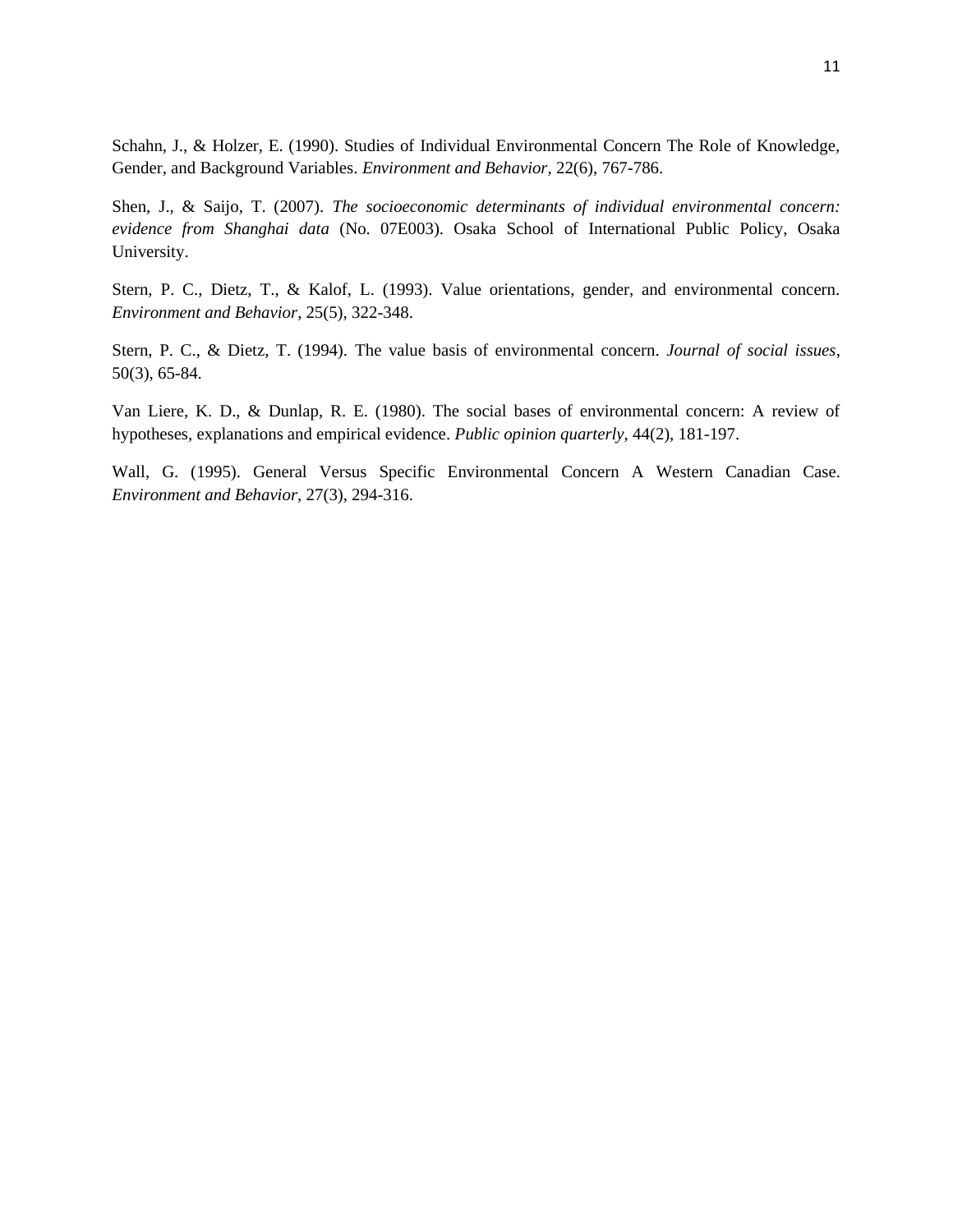# **Appendix**

#### **a. Correlation matrix**

| Variables | Female                       |  |                                                                |  | Age High ed High inc Mid inc Hsz Ful emp Prt emp                              |  |
|-----------|------------------------------|--|----------------------------------------------------------------|--|-------------------------------------------------------------------------------|--|
| Female    | 1.0000                       |  |                                                                |  |                                                                               |  |
| Age       | 0.1600 1.0000                |  |                                                                |  |                                                                               |  |
| High_ed   | $-0.0402$ $0.2194$ 1.0000    |  |                                                                |  |                                                                               |  |
| High inc  | 0.0352 -0.0026 0.0504 1.0000 |  |                                                                |  |                                                                               |  |
| Mid inc   |                              |  | $-0.0755$ 0.0500 $-0.1939$ $-0.6421$ 1.0000                    |  |                                                                               |  |
| Hsz       |                              |  | 0.0487 0.0748 0.0539 0.1241 -0.0864 1.0000                     |  |                                                                               |  |
| Ful emp   |                              |  | $0.2429$ $0.3764$ $0.1900$ $0.0926$ $-0.1433$ $-0.0319$ 1.0000 |  |                                                                               |  |
| Prt_emp   |                              |  |                                                                |  | $-0.1983$ $-0.6047$ $-0.1070$ $-0.0554$ $0.0201$ $-0.0107$ $-0.7752$ $1.0000$ |  |

#### **b. Ordered Probit Regression(OPM) results**

#### **Table III: general environmental concern (VA)**

|           |                      |                 |         | Marginal effects on probabilities |         |         |          |  |  |  |  |
|-----------|----------------------|-----------------|---------|-----------------------------------|---------|---------|----------|--|--|--|--|
| Variables | Coef(se)             | $Coef(se)$ **   | $v=4$   | $v=3$                             | $v=2$   | $v=1$   | $v=0$    |  |  |  |  |
| Female    | $-.017(.15)$         | $-0.01(0.15)$   | $-.004$ | .003                              | .000    | .000.   | 0.000    |  |  |  |  |
| Age       | .01(.009)            | $-001(.007)$    | $-.000$ | .000                              | .000.   | .000.   | 0.000    |  |  |  |  |
| High_ed   | $1.36^*(.16)$        | $1.39(.15)^{*}$ | .488    | $-.318$                           | $-.081$ | $-.082$ | $-0.005$ |  |  |  |  |
| High inc  | $.22^*(.19)$         | .13(.14)        | .051    | $-.035$                           | $-.008$ | $-.001$ | $-0.000$ |  |  |  |  |
| Mid inc   | .17(.21)             |                 |         |                                   |         |         |          |  |  |  |  |
| Hsz       | $-.09^{\circ}(-2.4)$ | $-.09(.03)^*$   | $-.035$ | .024                              | .005    | .004    | 0.000    |  |  |  |  |
| Ful emp   | .28(.22)             | $-.13(.15)$     | $-.050$ | .035                              | .008    | .007    | 0.000    |  |  |  |  |
| Prt emp   | $.66^{\circ}(.26)$   |                 |         |                                   |         |         |          |  |  |  |  |

\*\* Regression excluding collinear variables. \*Significant at 5% level. Log likelihood = -265.14,  $R^2 = 0.55$  ; se: standard error

#### **Table IV: concern about global warming (VB)**

| Variables | Coef(se)       | Coef(se)       | $y=4$   | $v=3$   | $v=2$   | Marginal effects on probabilities<br>$v=1$ | $v=0$   |
|-----------|----------------|----------------|---------|---------|---------|--------------------------------------------|---------|
| Female    | $-.03(.14)$    | $-0.014(0.14)$ | $-.005$ | .002    | .001    | .0012                                      | .000    |
| Age       | $-.018^*(.00)$ | $-.03(.007)^*$ | $-.010$ | .005    | .002    | .0023                                      | .001    |
| High_ed   | $1.55^*(.15)$  | $1.60(.15)^*$  | .576    | $-.256$ | $-.097$ | $-.133$                                    | $-.089$ |
| High_inc  | $.07^*(.18)$   | .16(.13)       | .065    | $-.032$ | $-.011$ | $-.014$                                    | $-.007$ |
| Mid inc   | $-13(.20)$     |                |         |         |         |                                            |         |
| Hsz       | $-0.06(-1.79)$ | $-0.06(0.03)$  | $-.027$ | .013    | .004    | .005                                       | .003    |
| Ful emp   | .10(.21)       | $-11(.14)$     | $-.044$ | .021    | .007    | .009                                       | .004    |
| Prt_emp   | .36(.25)       |                |         |         |         |                                            |         |

---------------------------------------------------------------------------------------------------------------------------------------------------------------

\*\* Regression excluding collinear variables. \*Significant at 5% level, Log likelihood=  $-324.44$ ,  $R^2 = 0.36$ , se: standard error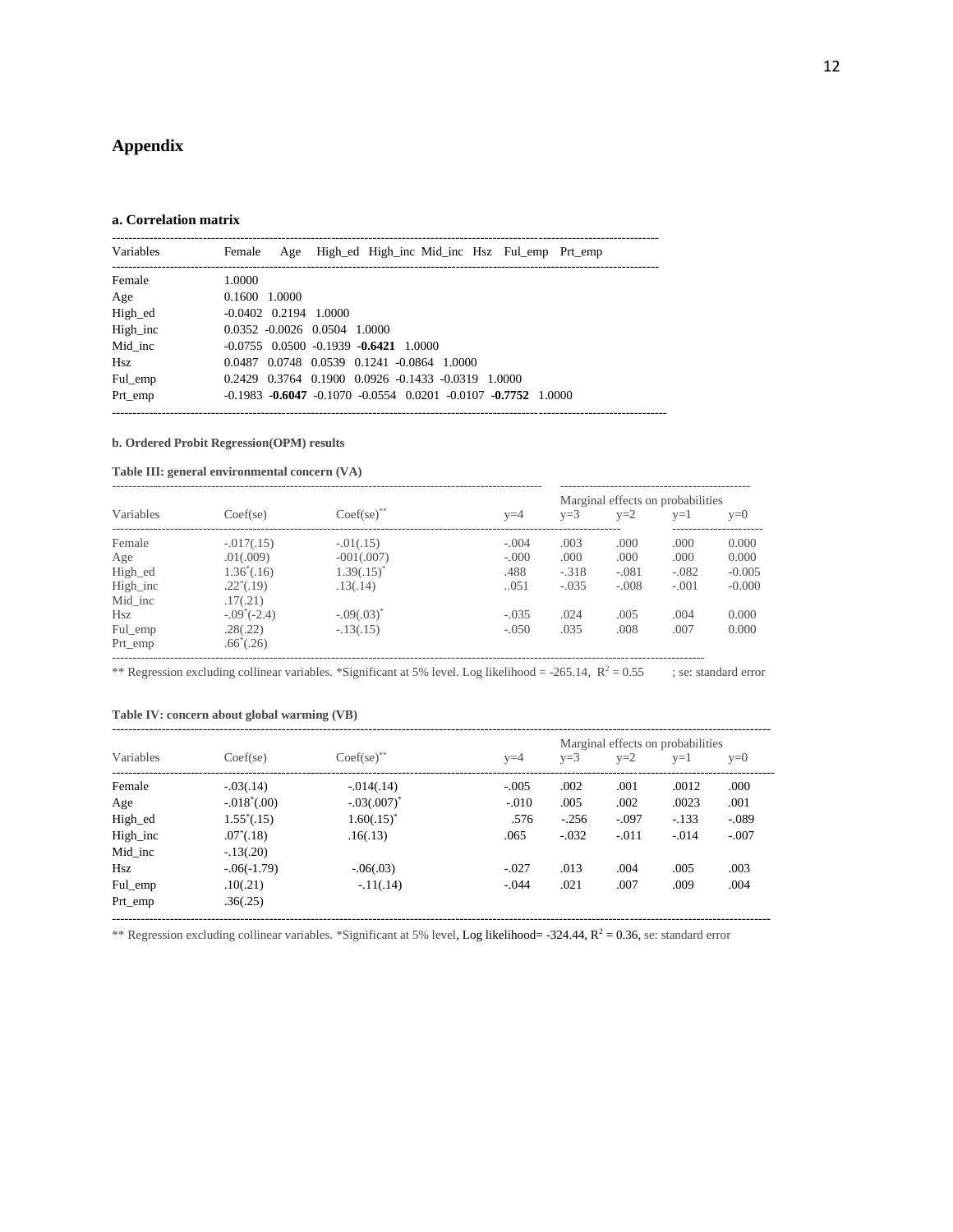|           |                    |               |         |         | Marginal effects on probabilities |         |         |
|-----------|--------------------|---------------|---------|---------|-----------------------------------|---------|---------|
| Variables | Coef(se)           | Coef(se)      | $v=4$   | $v=3$   | $v=2$                             | $v=1$   | $v=0$   |
| Fe male   | .25(.13)           | $.28(.13)^*$  | .107    | $-.026$ | $-.042$                           | $-.036$ | $-.003$ |
| Age       | $-.018^*(.008)$    | $-.02(.00)^*$ | $-.010$ | .002    | .004                              | .003    | .000    |
| High ed   | $.86^{\circ}(.14)$ | $.93(.13)^*$  | .349    | $-.095$ | $-.133$                           | $-.111$ | $-.010$ |
| High inc  | .41(.16)           | $.49(.12)^*$  | .188    | $-.048$ | $-.073$                           | $-.062$ | $-.005$ |
| Mid inc   | $-13(0.18)$        |               |         |         |                                   |         |         |
| Hsz       | $-.02(.03)$        | $-.02(.03)$   | $-.009$ | .002    | .003                              | .003    | .0002   |
| Ful emp   | $-11(.20)$         | $-.38(.13)^*$ | $-.147$ | .038    | .057                              | .048    | .004    |
| Prt emp   | .44(.24)           |               |         |         |                                   |         |         |

#### **Table V : concern about city areas and cross-areas pollution (VC)**

\*\* Regression excluding collinear variables. \*Significant at 5% level , Log likelihood =  $-369.78$ ,  $\overline{R}^2 = 0.49$ , se: standard error

#### **Table VI : concern about air/water/soil pollution problem (VD)**

| Marginal effects on probabilities |                    |                |         |         |         |         |         |  |
|-----------------------------------|--------------------|----------------|---------|---------|---------|---------|---------|--|
| Variables                         | Coef(se)           | $Coef(se)$ **  | v=4     | $v=3$   | $v=2$   | $v=1$   | $v=0$   |  |
| Fe male                           | $-0.04(0.14)$      | $-0.02(0.14)$  | $-.010$ | .006    | .002    | .001    | .000    |  |
| Age                               | $-0.01$ (.008)     | $-.02(.00)^*$  | $-.008$ | .004    | .001    | .001    | .000    |  |
| High_ed                           | $.79^{\circ}(.14)$ | $.83(.14)^*$   | .321    | $-.081$ | $-.064$ | $-.053$ | $-.014$ |  |
| High inc                          | .27(.17)           | $.35(.13)^{*}$ | .138    | $-.081$ | $-.028$ | $-.023$ | $-.005$ |  |
| Mid inc                           | $-11(0.19)$        |                |         |         |         |         |         |  |
| Hsz                               | $-0.06(0.03)$      | $-0.06(0.03)$  | $-.027$ | .016    | .005    | .004    | .001    |  |
| Ful_emp                           | $-.37(.22)$        | $-46(.14)^*$   | $-.182$ | .107    | .037    | .030    | .007    |  |
| Prt_emp                           | .15(.26)           |                |         |         |         |         |         |  |

\*\* Regression excluding collinear variables. \*Significant at 5% level, Log likelihood = -307.05,  $R^2 = 0.57$ , se: standard error

#### **Table VII: concern about city areas energy problem (VE)**

|           |                |               |         |         | Marginal effects on probabilities |         |         |
|-----------|----------------|---------------|---------|---------|-----------------------------------|---------|---------|
| Variables | Coef(se)       | Coef(se)      | $v=4$   | $v=3$   | $v=2$                             | $v=1$   | $v=0$   |
| Female    | $-13(0.13)$    | $-12(.13)$    | $-.049$ | .010    | .014                              | .016    | .007    |
| Age       | $-.02^*(.008)$ | $-.02(.00)^*$ | $-.009$ | .001    | .002                              | .003    | .001    |
| High_ed   | $.74^*(.13)$   | $.76(.13)^*$  | $-.285$ | $-.061$ | .080                              | $-.098$ | $-.045$ |
| High inc  | .17(.16)       | .24(.12)      | $-.091$ | $-.018$ | $-.026$                           | $-.032$ | $-.014$ |
| Mid inc   | $-13(0.18)$    |               |         |         |                                   |         |         |
| Hsz       | $-.003(.035)$  | $-.002(.03)$  | $-.001$ | .000.   | .000                              | .000    | .000    |
| Ful emp   | .06(.20)       | .07(.13)      | .028    | $-.005$ | $-.008$                           | $-.009$ | $-.004$ |
| Prt_emp   | $-.001(.24)$   |               |         |         |                                   |         |         |

\*\* Regression excluding collinear variables. \*Significant at 5% level, Log likelihood = -398.73,  $R^2 = 0.58$ , se: standard error

**Table VIII : concern about Sylhet city green land and ecological problem (VF),**

|           |                     |                |         |         |         | Marginal effects on probabilities<br>$v=1$<br>$v=0$<br>$-.037$<br>$-.007$<br>.000<br>.003<br>$-192$<br>$-.043$ |         |  |  |
|-----------|---------------------|----------------|---------|---------|---------|----------------------------------------------------------------------------------------------------------------|---------|--|--|
|           |                     |                |         |         |         |                                                                                                                |         |  |  |
| Variables | Coef(se)            | Coef(se)       | $v=4$   | $y=3$   | $v=2$   |                                                                                                                |         |  |  |
| Female    | .14(.13)            | .18(.13)       | .067    | $-.007$ | $-.015$ |                                                                                                                |         |  |  |
| Age       | $-.006(.008)$       | $.01(.00)^*$   | $-.006$ | .000    | .001    |                                                                                                                |         |  |  |
| High_ed   | $.89^{\circ}(.13)$  | $.98(.13)^{*}$ | .359    | $-.050$ | $-.079$ |                                                                                                                |         |  |  |
| High inc  | $-18(0.16)$         | .05(.12)       | .021    | $-.002$ | $-.004$ | $-.011$                                                                                                        | $-.002$ |  |  |
| Mid inc   | $-.39^{\circ}(.18)$ |                |         |         |         |                                                                                                                |         |  |  |
| Hsz       | $-.008(.03)$        | $-0.01(0.03)$  | $-.003$ | .000    | .000    | .002                                                                                                           | .000    |  |  |
| Ful_emp   | $.50^{\circ}(.20)$  | $.28(.13)^*$   | .106    | $-.013$ | $-.024$ | $-.057$                                                                                                        | $-.011$ |  |  |
| Prt emp   | .38(.23)            |                |         |         |         |                                                                                                                |         |  |  |

\*\* Regression excluding collinear variables. \*Significant at 5% level, Log likelihood = -405.78,  $R^2 = 0.68$ , se: standard error